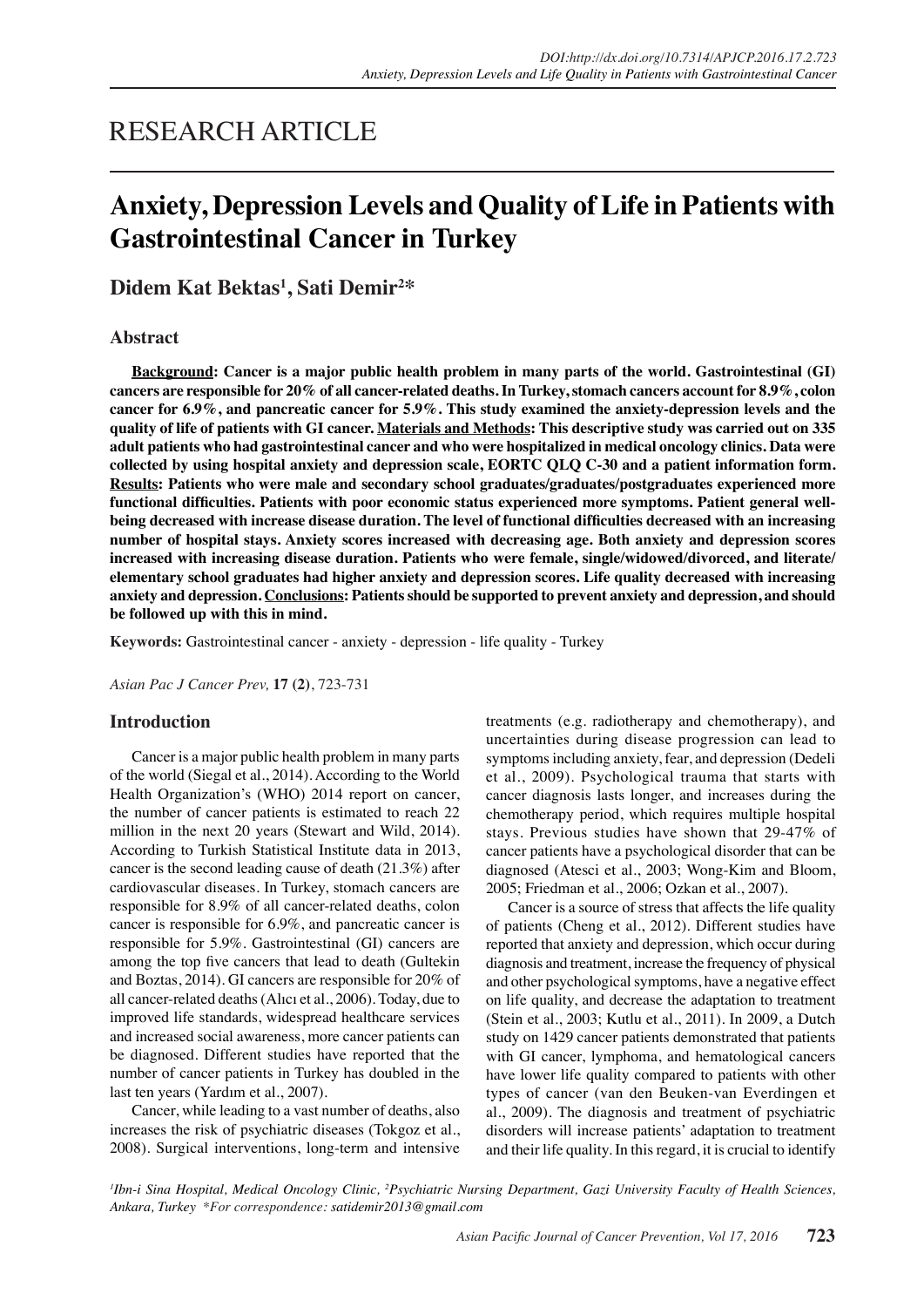### *Didem Kat Bektas and Sati Demir*

the underlying psychological disorders and the factors affecting these disorders to be able to understand the patient, make the adaptation of the patient easier, and to plan the appropriate approach (Kutlu et al., 2011).

Nurses play a significant role during the diagnosis and treatment (Lin et al. 2007). It is known that nurses have significant roles in the management of symptoms, evaluation of functional status, sharing feelings and thoughts, and increasing life quality (Bektas and Akdemir, 2006). By considering the individual and cultural features of patients, as well as their biopsychosocial requirements, and providing them with education and counseling support the patients and their relatives, and make them stronger (Shives, 2008; Hallac and Oz, 2011). Therefore, determining anxiety and depression levels in cancer patients, their life quality, and factors affecting these parameters will contribute to nurses working in this field. The aim of the present study was to determine the anxiety-depression levels, and the life quality of patients with GI cancer.

# **Materials and Methods**

### *Design*

This descriptive study was performed to determine the anxiety-depression and life quality levels in patients with GI cancer.

### *Participants*

The study population consisted of patients with GI cancer, who were admitted to the oncology clinics of four different hospitals in the Ankara city center. In 2013, a total of 2611 cancer patients were admitted to these hospitals. The "sampling with finite population" method was used to calculate the study population. Three hundred thirty-five patients were included in the study population. Inclusion criteria were as follows: no problems in cognitive functions, being diagnosed with GI cancer, being diagnosed at least three months prior to the study, being 18 years or older, being literate, and a willingness to participate in the study.

### *Data collection tools*

The "Patient Information Form", "Hospital Anxiety Depression Scale (HADS), and "European Organization for Research and Treatment of Cancer Core QoL Questionnaire (EORTC QLQ C-30) were used as data collection tools.

Patient information form: The form consists of questions regarding sociodemographic characteristics, disease, and treatment.

HADS: This scale was developed by Zigmond and Snaith (1983), and determines the risk of anxiety and depression in patients. Turkish validity and reliability were assessed by Aydemir et al. (1997). HADS scale is a four-point Likert scale. The cut-off value is 10 for anxiety, and 7 for depression.

EORTC QLQ-C30: This scale was developed by Aaronson et al (1993). Turkish validity and reliability were assessed by Guzelant et al. (2004). EORTC QLQ-C30 has three subscales: "general well-being (QL2)", "functional

difficulties" and "symptoms". Having high scores in the general well-being subscale, and low scores in functional difficulties and symptoms subscales indicate high life quality.

### *Application*

Patients who accepted to participate in the study completed the patient information form, HADS, and EORTC-QLQ-C30 scales. This stage of the study was carried out between October 2013 and May 2014.

### *Ethics statement*

Written consent was obtained from head physicians of the hospitals and Turkish Institution of Public Hospitals. These written consent forms were used for admission to the institutional ethics committee. Written consent was obtained from Gazi University Clinical Research Ethics Committee (date: 24.03.2014, decision number: 171). Patients were provided information about the study. Written and verbal consent were obtained from the patients.

### *Data analysis*

The Kruskall-Wallis variance analysis, Mann-Whitney U-test, and Mann-Whitney U-test with Bonferroni correction were used for statistical analysis. Spearman's correlation was used to analyze the correlation between the variables. P values <0.05 were considered as statistically significant.

### *Study limitations*

Patients who were included in this study did not have the same disease stage and treatment. Disease stage and treatment can affect life quality and response to disease differently. Thus, the lack of a homogenous sample population and the presence of different treatments represent a major limitation of this study.

# **Results**

### *Descriptive features*

The mean age was 55.0±11.14 years. Among the patients, 64.5% were male, 60% were literate/elementary school graduates, 88.1% were married, and 78.3% had moderate socioeconomical status. Forty-four point four percent of the patients were diagnosed with colon cancer, and 57.3% of the patients had metastasis. Eighty-two point one percent of the patients received chemotherapy, and 17.9% of the patients received supportive care (treatment for side effects, terminal patients, and patients waiting for chemoembolization). Among the patients, 92.8% knew their diagnosis, and 66.8% thought that their disease was curable (Table 1).

### *HADS scores*

The mean anxiety subscale score was 6.59±4.91, and the mean depression subscale score was 6.34±4.85. We found a significant negative correlation between age and mean anxiety score ( $r = 0.015$ ,  $p = 0.006$ ). On the other hand, there was no significant correlation between age and mean depression score.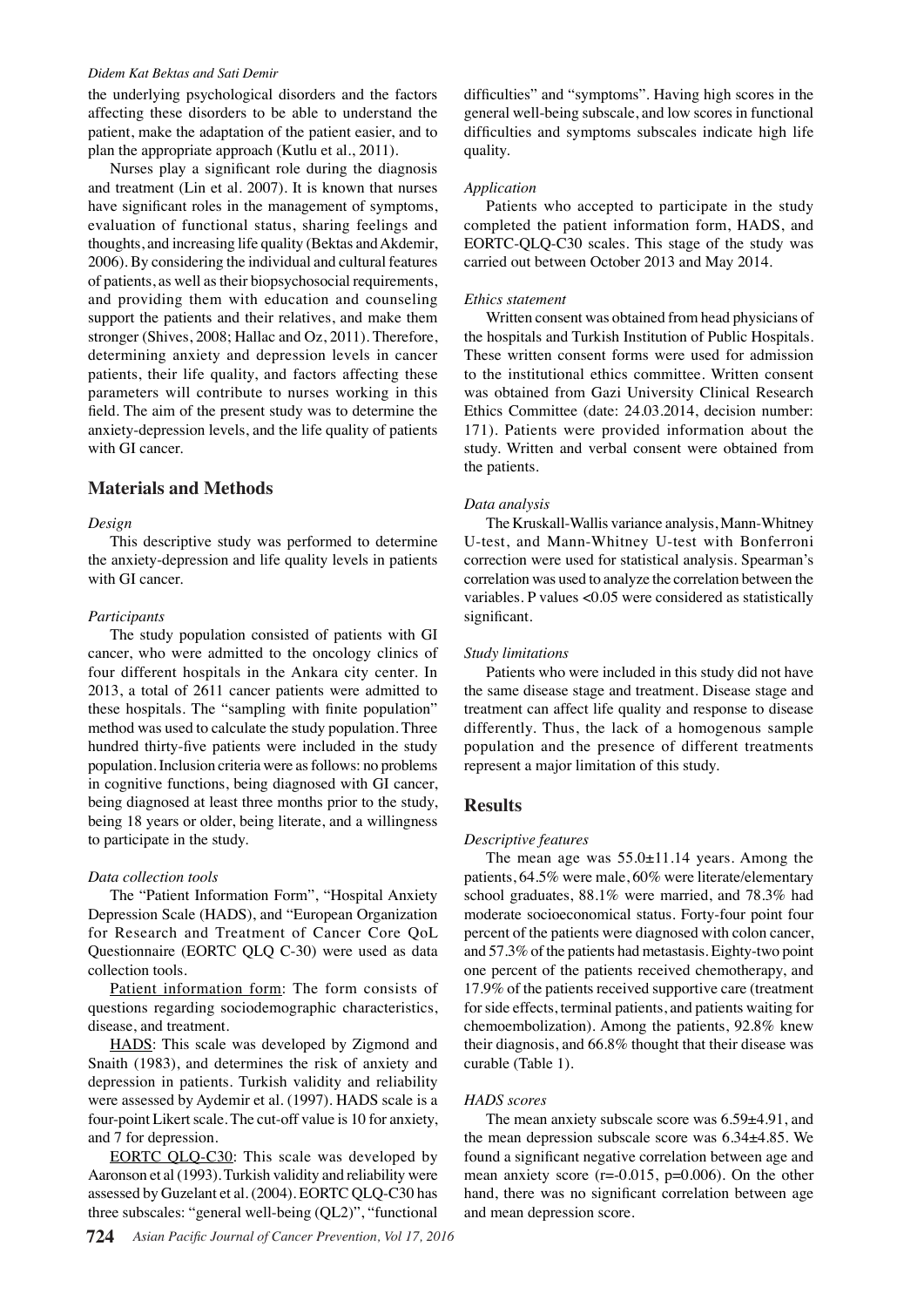The mean anxiety ( $p=0.023$ ) and depression ( $p=0.004$ ) scores were higher in females compared to males. The mean anxiety score was higher in patients who were literate/elementary school graduate compared to patients who were secondary school graduates (Z=-2.261; p=0.024) and patients who were graduate/postgraduates (Z=-2.276; p=0.023). Patients who were literate/elementary school graduate had highest mean depression score. The mean anxiety (Z=-2.264; p=0.024) and depression (Z=-2.085; p=0.037) scores were higher in patients who were single/ widowed/divorced compared to patients who were married. We did not find a significant difference in mean anxiety and depression scores with respect to economic status (p>0.05) (Table 2).

We did not find a significant difference in mean anxiety score with respect to patients' diagnosis (p=0.454). On

**Table 1. Descriptive Features of Patients (n=335)**

| Descriptive features                     | n   | $\%$ |
|------------------------------------------|-----|------|
| Age (Mean = 55.0 SD=11.14 Min.=20 Max=87 |     |      |
| Gender                                   |     |      |
| Female                                   | 119 | 35.5 |
| Male                                     | 216 | 64.5 |
| <b>Educational</b> level                 |     |      |
| Literate/Elementary school               | 201 | 60.0 |
| Secondary school                         | 39  | 11.7 |
| High school                              | 53  | 15.8 |
| Graduate/postgraduate*                   | 42  | 12.5 |
| Marital status                           |     |      |
| Married                                  | 295 | 88.1 |
| Single/Widowed/Divorced                  | 40  | 11.9 |
| Employment                               |     |      |
| Yes                                      | 64  | 19.2 |
| No                                       | 271 | 80.8 |
| Economic status                          |     |      |
| Good                                     | 37  | 11.0 |
| Moderate                                 | 262 | 78.3 |
| Poor                                     | 36  | 10.7 |
| Medical diagnosis                        |     |      |
| Colon cancer                             | 138 | 44.4 |
| Rectum cancer                            | 75  | 24.1 |
| Stomach cancer                           | 84  | 27.0 |
| Other**                                  | 14  | 4.5  |
| Metastasis                               |     |      |
| Yes                                      | 192 | 57.3 |
| No                                       | 143 | 42.7 |
| Reason for hospital stay                 |     |      |
| Supportive care***                       | 60  | 17.9 |
| Chemotherapy                             | 274 | 82.1 |
| Knowledge about diagnosis                |     |      |
| Knows diagnosis                          | 311 | 92.8 |
| Does not know diagnosis****              | 24  | 7.2  |
| Thoughts about the disease               |     |      |
| Treatable                                | 224 | 66.8 |
| Untreatable                              | 21  | 6.4  |
| Requires long-term treatment             | 90  | 26.8 |

\* Graduate: 40 patients; postgraduate: 2 patients (Master degree); \*\* Other: Esophageal cancer (9 patients), tongue cancer (1 patient), pancreatic cancer (2 patients), gallbladder cancer (1 patient), and liver cancer (1 patient); \*\*\*: Supportive care: Patients who receive supportive care for side effects (n=55), terminal patients (n=1), patients waiting for chemoembolization and similar treatments (n=4); \*\*\*: Patients who think that they are hospitalized for infection, difficulty in swallowing, constipation, pain; patients who have no idea about the reason for their hospitalization

*Anxiety, Depression Levels and Life Quality in Patients with Gastrointestinal Cancer* the other hand, the mean depression score was higher in patients who were diagnosed with stomach cancer, compared to patients who were diagnosed with colon cancer ( $Z = 3.656$ ;  $p = 0.000$ ). Moreover, the mean anxiety  $(Z=-2.001; p=0.045)$  and depression  $(Z=-3.603; p=0.000)$ scores were higher in patients who had metastasis. The mean anxiety ( $Z=-2.331$ ;  $p=0.019$ ) and depression scores  $(Z=4.685; p=0.000)$  were higher in patients who received supportive care, compared to patients who received chemotherapy. The mean anxiety (Z=-2.680;  $p=0.007$ ) and depression scores (Z=-2.768;  $p=0.006$ ) were higher in patients who did not know their disease, compared to patients who knew their disease. The mean anxiety (Z= $-3.833$ ; p=0.000) and depression (Z= $-4.726$ ; p=0.000) scores were higher in patients who thought that their disease required "long-term treatment," compared to patients who considered their disease to be "treatable." The mean depression score was significantly higher in patients who considered their disease to be "untreatable," compared to patients who considered their disease to be "treatable" (Z=-3.459; p=0.001) (Table 3).

> We did not find a significant correlation between the number of hospital stays and mean anxiety and depression scores. On the other hand, we found a significant positive correlation between disease duration and mean anxiety score  $(r=0.141, p=0.010)$  and disease duration and mean depression score ( $r=0.140$ ,  $p=0.010$ ).

### *EORTC QLQ C-30 scores*

The mean QL2 score was  $58.03\pm24.67$ , the mean functional difficulties score was 69.94±21.00. The mean symptoms score was 33.01±20.22. There was no significant correlation between age and life quality.

There was no significant difference in mean QL2 scores between the genders. The mean functional difficulties score was higher in males compared to females  $(p=0.000)$ ; on the other hand, the mean symptoms score was higher in females compared to males  $(p=0.002)$ . We did not find any significant difference in mean QL2 scores with respect to educational status  $(p=0.143)$ . We found a significant difference in mean functional difficulties scores (p=0.008) and mean symptoms scores  $(p=0.004)$  with respect to educational status. The mean functional difficulties score was higher in patients who were secondary school graduates, compared to patients who were literate/elementary school graduates (Z=-2.607; p=0.009). Similarly, the mean functional difficulties score was higher in patients who were graduate/postgraduates, compared to patients who were literate/elementary school graduates ( $Z = -2.361$ ;  $p = 0.018$ ). The mean symptoms score was higher in patients who were literate/elementary school graduates compared to patients who were secondary school graduates  $(Z=2.742; p=0.006)$ , patients who were high school graduates  $(Z=-2.194; p=0.028)$ , and patients who were graduate/postgraduates (Z=-2.299; p=0.022). We did not find any significant difference in mean EORTC QLQ-C30 subscale scores with respect to marital status  $(p>0.05)$ . Furthermore, there was no significant difference in mean QL2 ( $p=0.509$ ) and mean functional difficulties scores (p=0.196) with respect to economic status. On the other hand, the mean symptoms score was higher in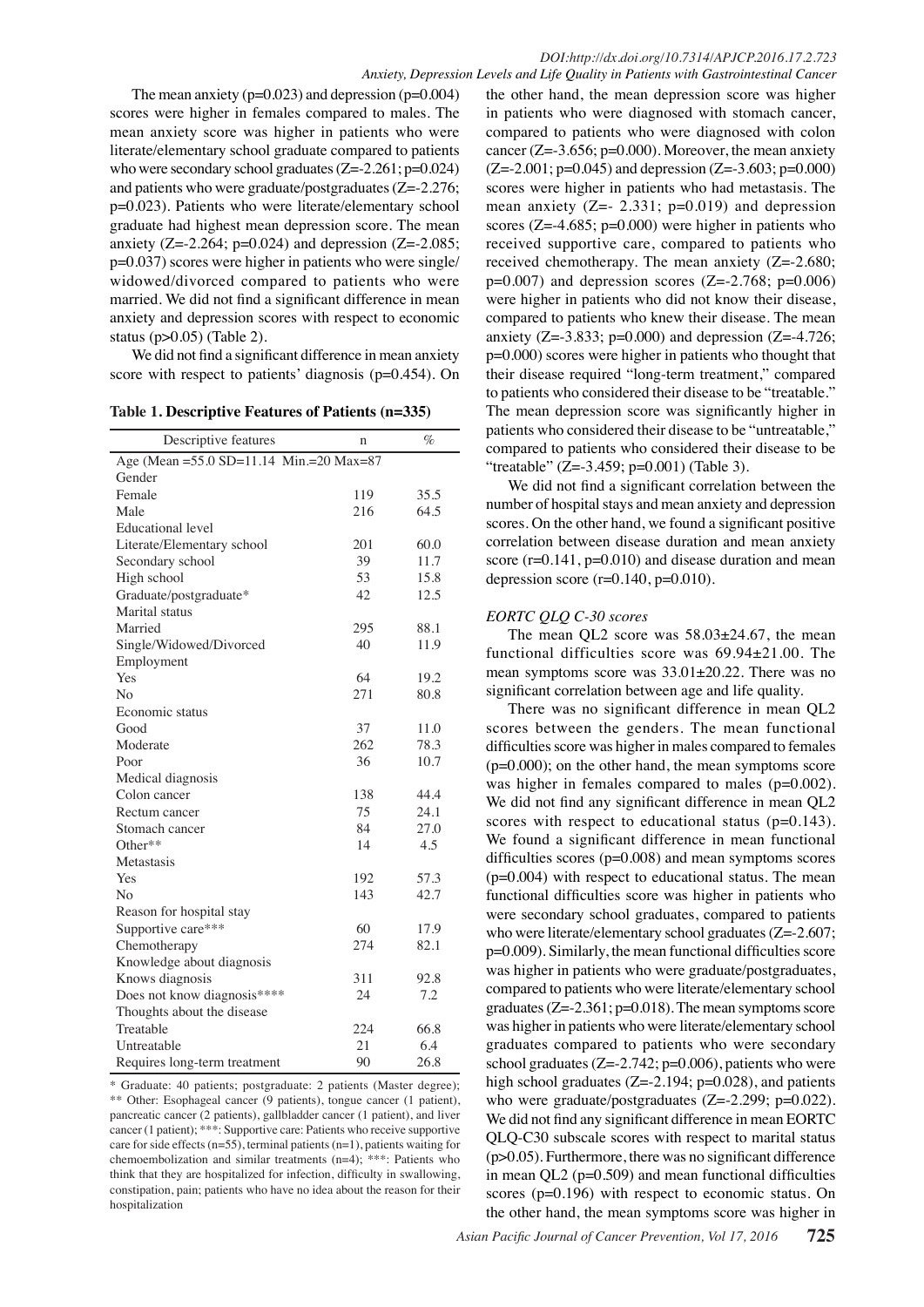# *Didem Kat Bektas and Sati Demir* **Table 2. The Mean EORTC QLQ and HAD Scores According to Sociodemographic Features**

| Sociodemographic<br>features |                                    |             |                 |                                                                                          |                 |                         | <b>EORTC QLQ C-30</b> |                                   |                      |          |                   |       |
|------------------------------|------------------------------------|-------------|-----------------|------------------------------------------------------------------------------------------|-----------------|-------------------------|-----------------------|-----------------------------------|----------------------|----------|-------------------|-------|
|                              |                                    |             | QL <sub>2</sub> |                                                                                          |                 | Functional difficulties |                       |                                   |                      | Symptoms |                   | 100.0 |
|                              |                                    | $\mathbf n$ | Mean            | SD                                                                                       | Test            | Mean                    | <b>SD</b>             | Test                              | Mean                 | SD       | Test              |       |
| Gender                       | Female                             | 119         | 58.68           | 24.31                                                                                    | $Z = -0.388$    | 65.22                   | 19.58                 | $Z=$<br>$-3.714$                  | 37.06                | 19.22    | $Z=$<br>$-3.167$  |       |
|                              | Male                               | 216         | 57.67           | 24.91                                                                                    | $p=0.698$       | 77.46                   | 24.58                 | $p=0.000$                         | 30.79                | 20.45    | $p=0.002$         | 75.0  |
| Educational level            | Literate /<br>Elementary<br>school | 201         | 55.88           | 25.8                                                                                     | $X^2=$<br>5.432 | 67.12ab                 | 20.85                 | $X^2=$<br>11.744                  | 35.96abc             | 19.75    | $X^2=$<br>13.107  | 50.0  |
|                              | Secondary<br>school                | 39          | 62.82           | 24.24                                                                                    | $p = 0.143$     | 75.27a                  | 21.30                 | $p=0.008$                         | $27.67$ <sup>a</sup> | 22.30    | p=0.004           |       |
|                              | High school                        | 53          | 57.86           | 24.20                                                                                    |                 | 73.20                   | 20.11                 |                                   | 29.26 <sup>b</sup>   | 19.94    |                   |       |
|                              | Graduate /<br>postgraduate         | 42          | 64.08           | 22.80                                                                                    |                 | 74.39b                  | 19.59                 |                                   | 28.63c               | 18.79    |                   | 25.0  |
| Marital status               | Married                            | 295         | 58.27           | 25.4                                                                                     | $Z = -0.484$    | 70.59                   | 20.62                 | $Z=$<br>$-1.296$                  | 32.67                | 20.24    | $Z =$<br>$-0.880$ |       |
|                              | Single/<br>widowed/<br>divorced    | 40          | 56.25           | 21.90                                                                                    | $p=0.628$       | 65.10                   | 23.30                 | $p=0.195$                         | 35.6                 | 20.1     | $p = 0.379$       | 0     |
|                              | Good                               | 37          | 60.81           | 29.25                                                                                    |                 | 73.21                   | 21.15                 |                                   | 31.46                | 22.55    |                   |       |
| Economic<br>status           | Moderate                           | 262         | 57.82           | 24.27                                                                                    | $X^2=$<br>1.350 | 70.22                   | 20.76                 | $\mathbf{X}^2\mathbf{=}$<br>3.258 | $31.93$ <sup>a</sup> | 19.8     | $X^2=$<br>6.512   |       |
|                              | Poor                               | 36          | 56.71           | 22.87                                                                                    | $p=0.509$       | 64.50                   | 22.14                 | $p=0.196$                         | $42.52^{\rm a}$      | 23.63    | $p=0.039$         |       |
|                              | Sociodemographic                   |             |                 |                                                                                          | <b>HAD</b>      |                         |                       |                                   |                      |          |                   |       |
| features                     |                                    |             | Anxiety         |                                                                                          |                 | Depression              |                       |                                   |                      |          |                   |       |
|                              |                                    | Mean        | <b>SD</b>       | Test<br>$Z=$                                                                             | Mean            | SD                      | Test<br>$Z=$          |                                   |                      |          |                   |       |
| Gender                       | Female                             | 7.36        | 5.08            | $-2.277$                                                                                 | 7.21            | 4.75                    | $-2.856$              |                                   |                      |          |                   |       |
|                              | Male                               | 6.16        | 4.77            | $p=$<br>0.023                                                                            | 5.86            | 4.85                    | $p=$<br>0.004         |                                   |                      |          |                   |       |
| Educational level            | Literate /                         |             |                 |                                                                                          |                 |                         |                       |                                   |                      |          |                   |       |
|                              | Elementary<br>school               | 7.16ab      | 5.01            |                                                                                          | $7.03$ abc      | 4.81                    |                       |                                   |                      |          |                   |       |
|                              | Secondary<br>school                | 5.23a       | 4.05            | $\mathbf{X}^{\mathbf{2}}\mathbf{=}% ^{\mathbf{2}}\times\mathbf{X}^{\mathbf{2}}$<br>9.096 | 5.02c           | 4.51                    | $X^2=$<br>13.608      |                                   |                      |          |                   |       |
|                              | High school                        | 6.45        | 5.31            | $p=$<br>0.028                                                                            | 5.75a           | 5.06                    | $p=$<br>0.003         |                                   |                      |          |                   |       |
|                              | Graduate /<br>postgraduate         | 5.26b       | 4.24            |                                                                                          | 5.00b           | 4.59                    |                       |                                   |                      |          |                   |       |
| tus<br>Marital sta           | Married                            | 6.39        | 4.87            | $Z =$<br>$-2.264$                                                                        | 6.14            | 4.79                    | $Z =$<br>$-2.085$     |                                   |                      |          |                   |       |
|                              | Single/<br>widowed/<br>divorced    | 8.05        | 4.99            | $p=$<br>0.024                                                                            | 7.80            | 5.10                    | $p=$<br>0.037         |                                   |                      |          |                   |       |
|                              | Good                               | 6.16        | 4.76            |                                                                                          | 5.89            | 5.02                    |                       |                                   |                      |          |                   |       |
| Economic<br>status           | Moderate                           | 6.59        | 4.91            | $\overline{X^2=}$<br>0.282                                                               | 6.20            | 4.83                    | $X^2=$<br>4.654       |                                   |                      |          |                   |       |
|                              | Poor                               | 6.97        | 5.19            | $p=$<br>0.868                                                                            | 7.77            | 4.68                    | $p=$<br>0.098         |                                   |                      |          |                   |       |

" X²= Kruskal Wallis H Test, Z= Mann-Whitney U-Test; a, b, c= Significant difference according to Mann-Whitney U test with Bonferonni correction; p<0.05

patients with poor economic status compared to patients with moderate economic status (Z=-2.343; p=0.019) (Table 2).

The mean QL2 score was lower in patients who were diagnosed with stomach cancer, compared to patients who were diagnosed with rectal cancer (Z=-2.478; p=0.013) and patients who were diagnosed with colon cancer  $(Z=4.496; p=0.000)$ . The mean QL2 score was lower in patients in the other diagnosis group (esophageal, tongue, pancreatic, gallbladder, and liver cancers) compared to patients with colon cancer  $(Z=2.066; p=0.039)$ . The mean

functional difficulties score was higher in patients with colon cancer, compared to patients with stomach cancer  $(Z=-3.315; p=0.001)$  and patients in the other diagnosis group (Z=-2.832; p=0.001). The mean symptoms score was higher in patients with stomach cancer (Z=-3.744; p=0.000) and patients with rectum cancer (Z=-2.776; p=0.005), compared to patients with colon cancer (Table 3).

The mean QL2 score was lower in patients with metastasis, compared to patients without metastasis  $(p=0.001)$ . The mean functional difficulties score was **20.3 6.3 10.151.7**

**20.3 6.3 10.1**

**46.8 56.3 46.856.3**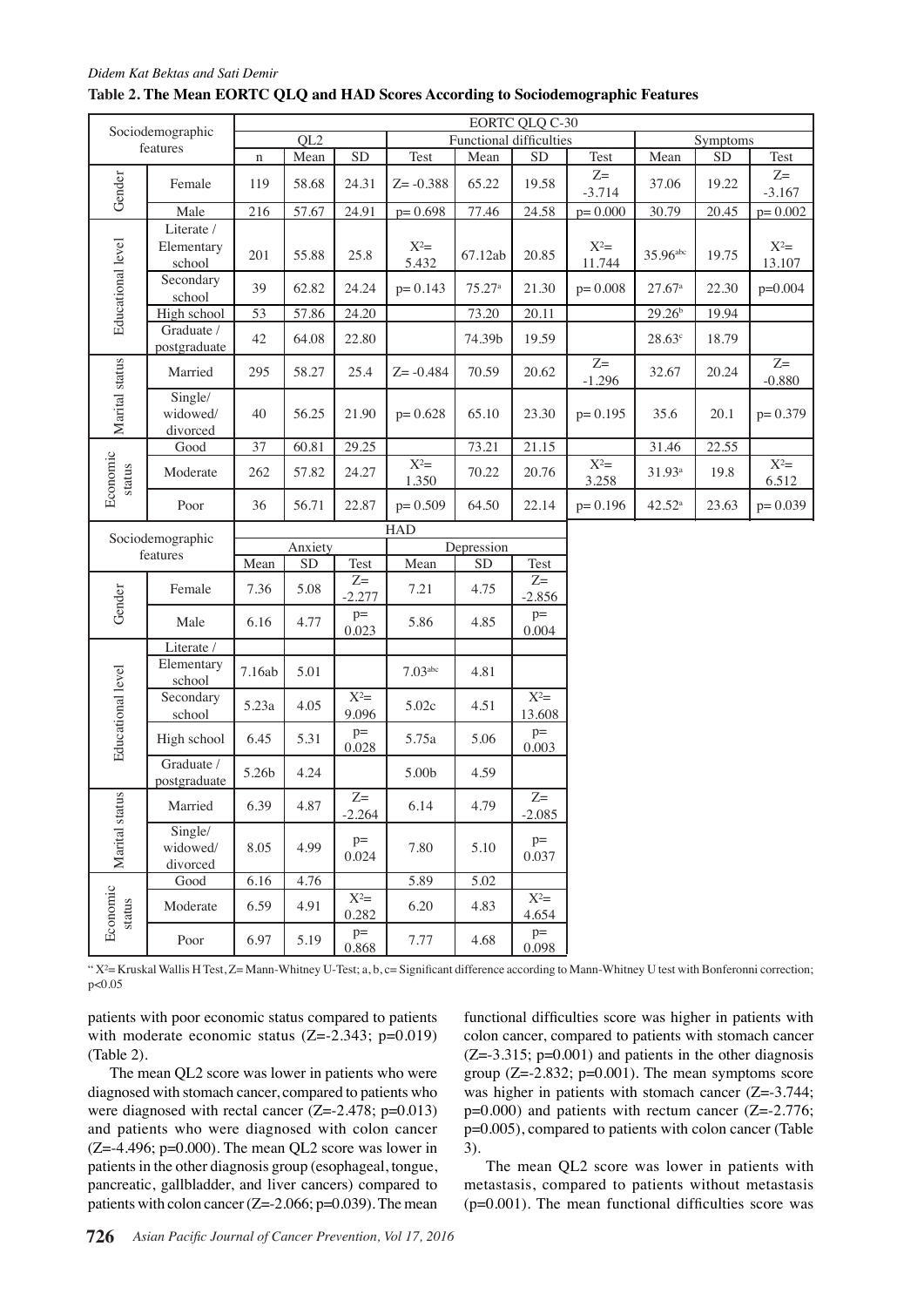# *DOI:http://dx.doi.org/10.7314/APJCP.2016.17.2.723*

### *Anxiety, Depression Levels and Life Quality in Patients with Gastrointestinal Cancer* **Table 3. The Mean EORTC QLQ and HAD Scores with Respect to Disease and Treatment Features**

#### Features EORTC QLQ-C30 QL2 Functional difficulties Symptoms n | Mean | SD | Test | Mean | SD | Test | Mean | SD | Test Medical diagnosis Colon cancer 138 65.03b,c 23.28 X²=22.172 p=0.000 75.45<sup>a,b</sup> 17.99  $X^2=15.526$ p=0.001 27.20a,b 18.42 X²=18.702 p=0.000 Rectum cancer  $\begin{array}{|c|c|c|c|c|c|c|c|} \hline \end{array}$  75  $\begin{array}{|c|c|c|c|c|c|c|c|} \hline \end{array}$  58.77a  $\begin{array}{|c|c|c|c|c|c|} \hline \end{array}$  24.31  $\begin{array}{|c|c|c|c|c|c|} \hline \end{array}$  68.59  $\begin{array}{|c|c|c|c|c|} \hline \end{array}$  23.61  $\begin{array}{|c|c|c|c|c|} \hline \end{array}$  35 Stomach cancer 84 50.79<sup>a,c</sup> 22.54 67.48<sup>a</sup> 19.35 67.21<sup>a</sup> 37.21<sup>a</sup> 20.59 Other\* 14 51.19<sup>b</sup> 25.70 60.15<sup>b</sup> 22.23 39.37 17.32 **Metastasis** Yes 192 54.38 24.34 Z=-3.198 65.64 22.59 Z=-4.052 36.88 21.14 Z=-3.847 No 143 62.93 24.33 p=0.001 75.71 17.09 p=0.000 27.82 17.69 p=0.000 Reason for hospital stay Supportive<br>care  $**$ care \*\* 60 39.72 24.22  $Z=-6.131$  54.74 25.59  $Z=-5.410$  48.88 22.05  $Z=-6.120$ Chemotherapy 274 62.25 22.66 p=0.000 73.34 18.27 p=0.000 29.47 18.05 p=0.000 Knowledge about disease Yes 311 59.05 24.11 Z=-2.433 70.96 20.40 Z=-2.985 32.36 19.98 Z=-2.011 No 24 44.79 28.31 p=0.015 56.75 24.49 p=0.003 41.55 21.73 p=0.044 Thoughts about disease Treatable 224 60.34 24.13  $X^2 = 5.282$ p=0.071 72.43<sup>a</sup> 19.85  $X^2=9.429$ p=0.009 30.40<sup>b</sup> 19.15  $X^2=10.229$ p=0.006 Untreatable 21 54.36 28.33  $\frac{1}{2}$   $\frac{1}{2}$   $\frac{63.28}{25.85}$   $\frac{25.85}{22}$   $\frac{1}{22}$   $\frac{37.24}{22.77}$  Requires long-term treatment 90 | 53.14 | 24.56 |  $\frac{P^{-0.07}}{1}$  | 65.30a | 21.67 |  $\frac{P^{-0.007}}{1}$  | 38.54b | 21.12 Features HAD Anxiety Depression Mean SD Test Mean SD Test Medical diagnosis Colon cancer 5.79 4.27  $X^2=2.618$  4.98<sup>a</sup> 4.27  $X^2=16.571$ p=0.001 Rectum cancer 6.98 5.68 p=0.454 6.82 5.33 Stomach cancer 6.63 4.73 7.04<sup>a</sup> 4.48 Other\* 7.42 5.01 8.07 5.28 Metastasis Yes 7.05 4.95 Z=-2.001 7.15 4.99 Z=-3.603 No 5.97 4.8 p=0.045 5.25 4.44 p=0.000 Reason for hospital stay Supportive care \*\* 8.31 6.04 Z=-2.331 9.43 5.85 Z=-4.685 Chemotherapy 6.2 4.56 p=0.019 5.64 4.33 p=0.000 Knowledge about disease Yes 6.38 4.81 Z=-2.680 6.12 4.74 Z=-2.768<br>No 9.29 5.54  $p=0.007$  9.16 5.48  $p=0.006$ No 9.29 5.54 p=0.007 9.16 5.48 p=0.006 Thoughts about disease Treatable  $\begin{array}{|c|c|c|c|c|c|} \hline 5.85^{a,b} & 4.56 & 5.32^a & 4.36 \hline \end{array}$ Untreatable 8.38 6.67 9.90<sup>a</sup> 6.05  $X^2=30.302$  Requires long-term treatment 8.01a 4.91 p=0.000 8.05 4.89 p=0.000

\*\* Other = Esophageal cancer, tongue cancer, pancreatic cancer, gallbladder cancer, and liver cancer; \*\*\*Supportive care: Patients who receive supportive care for side effects (n=55), terminal patients (n=1), patients waiting for chemoembolization and similar treatments (n=4);  $X^2$ : Kruskal Wallis H Test, Z: Mann-Whitney U-Test; a, b, c; Significant difference according to Mann-Whitney U-test with Bonferonni correction; p< 0.05

higher in patients without metastasis, compared to patients with metastasis ( $p=0.000$ ). The mean symptoms score was higher in patients with metastasis compared to patients without metastasis (p=0.000) (Table 3).

received chemotherapy  $(Z=6.131; p=0.000)$ ; on the other hand, the mean symptoms score was higher in these patients  $(Z=6.120; p=0.000)$ . Patients who were admitted to the hospital for chemotherapy had higher mean functional difficulties score compared to patients who would receive supportive care  $(Z=5.410; p=0.000)$ .

The mean QL2 score was lower in patients who received supportive care, compared to patients who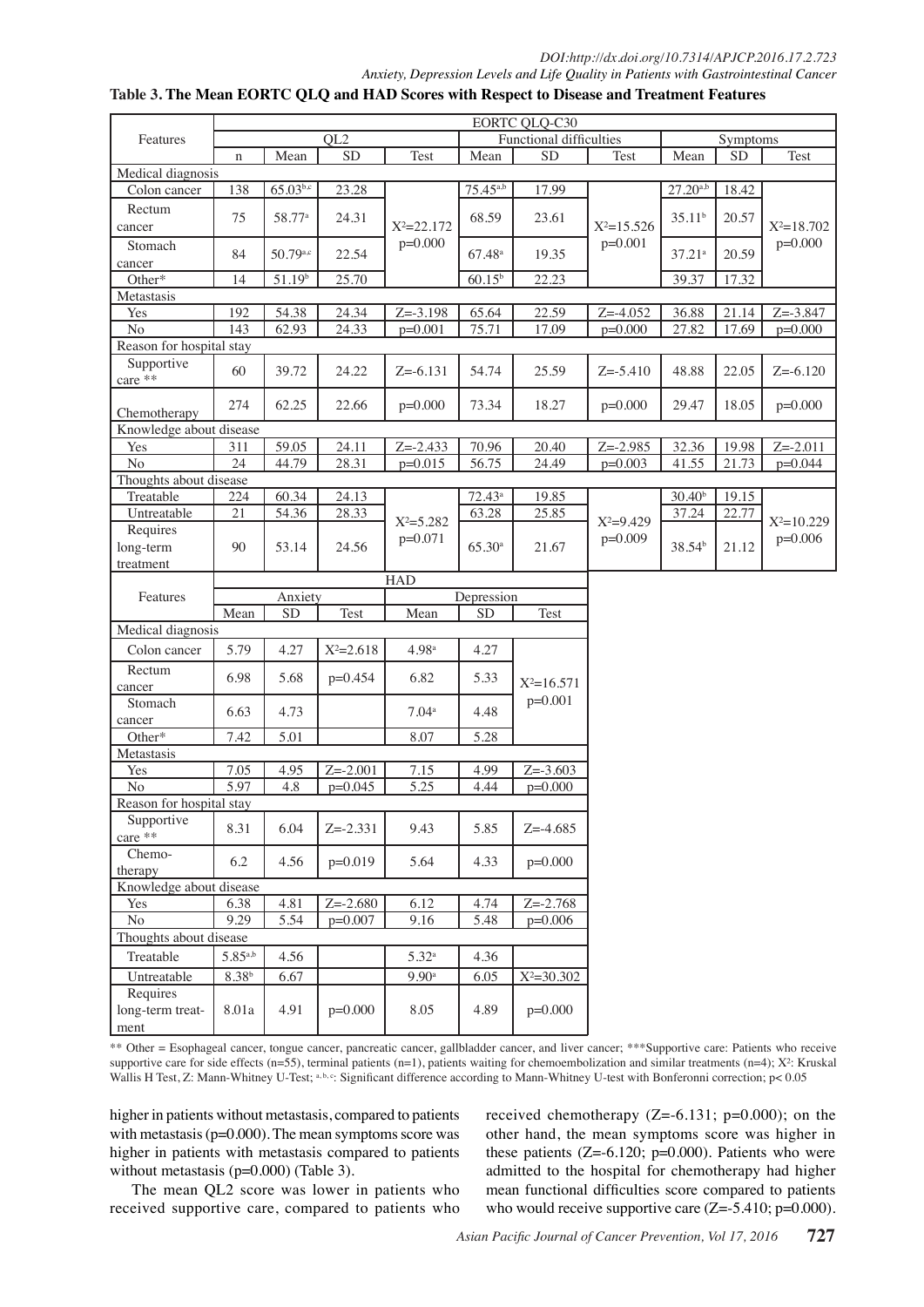#### *Didem Kat Bektas and Sati Demir*

Patients who did not know their diagnosis had lower mean QL2 scores compared to patients who knew their diagnosis  $(Z=-2.433; p=0.015)$ ; on the other hand, patients who did not know their diagnosis had higher mean symptoms scores  $(Z=-2.011; p=0.044)$ . The mean functional difficulties score was significantly higher in patients who knew about their disease, compared to patients who did not know about their disease (Z=- 2.985; p=0.003). We did not find a significant difference in mean QL2 score with respect to patients' thoughts about their disease (p=0.071). On the other hand, the mean functional difficulties score was higher in patient who considered their disease to be curable, compared to patients who considered their disease to require long-term treatment  $(Z=2.854; p=0.004)$ . The mean symptoms score was higher in patients who thought that their disease required "long-term treatment", compared to patients who considered their disease as "treatable"  $(Z=3.110;$ p=0.002) (Table 3).

We found a weak negative correlation between the number of hospital stay and mean functional difficulties score ( $r = -0.117$ ,  $p = 0.032$ ). However, we did not find a significant correlation between the number of hospital stay and mean QL2 and mean symptoms score. There was a weak negative correlation between disease duration and the mean QL2 score  $(r=0.123, p=0.025)$ . We did not find a significant correlation between disease duration and mean functional difficulties score, and mean symptoms score.

### *HADS and EORTC QLQ C-30 correlation*

We determined a negative correlation between the mean anxiety score and mean QL2 score (r=-0.380; p=0.000) and mean anxiety score and mean functional difficulties score  $(r=0.605; p=0.000)$ . On the other hand, there was a positive correlation between mean anxiety score and mean symptoms score  $(r=.490; p=0.000)$ . We found a significant negative correlation between the mean depression score and the mean QL2 score (r=-0.454; p=0.000), and the mean functional difficulties score (r=- 0.667; p=0.000). On the other hand, there was a significant positive correlation between the mean depression score and the mean symptoms score (r=0.602; p=0.000).

### **Discussion**

### *HADS scores*

We found that anxiety increased with decreasing age, whereas depression was not affected. Contrary to our findings, a study has shown that middle-aged and old patients with GI cancer have higher anxiety levels (Ozkan et al., 2007). However, similar to our study, another study has shown that age has no effect on depression levels (Tavoli et al., 2007). On the other hand, different studies have reported that elder patients have higher anxiety and depression levels (Nikbakhsh et al., 2014).

In our study, we found that female patients had higher anxiety and depression levels, compared to males. This could result from the common belief in society that women should have higher level of responsibilites. Similarly, different studies have also reported that female patients have higher anxiety levels compared to males (Atesci et

al., 2003; Mystakidou et al., 2005; Dogar et al., 2009; Karabulutlu et al., 2010). In our study, we found that patients who were literate/elementary school graduate had higher anxiety levels compared to patients who were graduate/postgraduate. Patients who were literate/ elementary school graduate had highest depression score. These findings suggest that patients with lower educational level may have more difficulty in acquiring knowledge, understanding given information, and coping with problems. Contrary to our study, different studies have reported that educational level has no effect on anxiety and depression levels (Ozkan et al., 2007; Tavoli et al., 2007).

In the present study, single/divorced patients had higher anxiety and depression levels compared to married patients. Similar to our study, Mystakidou et al. (2005) have found that individuals who are not married experience more anxiety compared to married individuals. On the other hand, some studies have reported that marital status has no effect on anxiety and depression levels (Ozkan et al., 2007; Tavoli et al., 2007).

Patients with GI cancer can experience depression as a result of the disease, as well as the new complications that arise due to different treatment methods (Bullen et al., 2012). In our study, we did not find a significant difference in anxiety levels with respect to diagnosis. On the other hand, patients who were diagnosed with stomach cancer had higher depression levels compared to patients who were diagnosed with colon cancer. Similarly, a study has emphasized that patients with stomach cancer have high anxiety and depression levels (Nikbakhsh et al., 2014). Other studies have reported that diagnosis has no effect on anxiety and depression levels (Matsushita et al., 2005; Tavoli et al., 2007).

In our study, patients with metastasis had higher anxiety and depression levels, compared to patients without metastasis. Previous studies have also reported similar results. For instance, it has been reported that patients with advanced disease/metastasis have higher anxiety and depression levels, compared to patients with local disease (Ozkan et al., 2007). Another study has shown that patients with late-stage disease have higher anxiety and depression levels compared to patients with early-stage disease (Matsushita et al., 2005). We found that patients who received supportive care had higher anxiety and depression levels, compared to patients who received chemotherapy. Similarly, a study has shown that terminal patients who receive chemotherapy as supportive care have significantly higher anxiety and depression levels (Nikbakhsh et al., 2014). Another study has reported that patients who receive chemotherapy or radiotherapy experience more anxiety compared to patients who receive only supportive care (Mystakidou et al., 2005). In our study, patients who did not know their diagnosis had higher anxiety and depression levels, compared to those who knew their diagnosis. We can speculate that the disease causes uncertainty in patients' lives, which in turn leads to stress and anxiety. Higher anxiety and depression levels in patients who do not know their diagnosis can occur due to patients being unable to make sense of what they experience. Contrary to our study, different studies have shown that patients who know their diagnosis have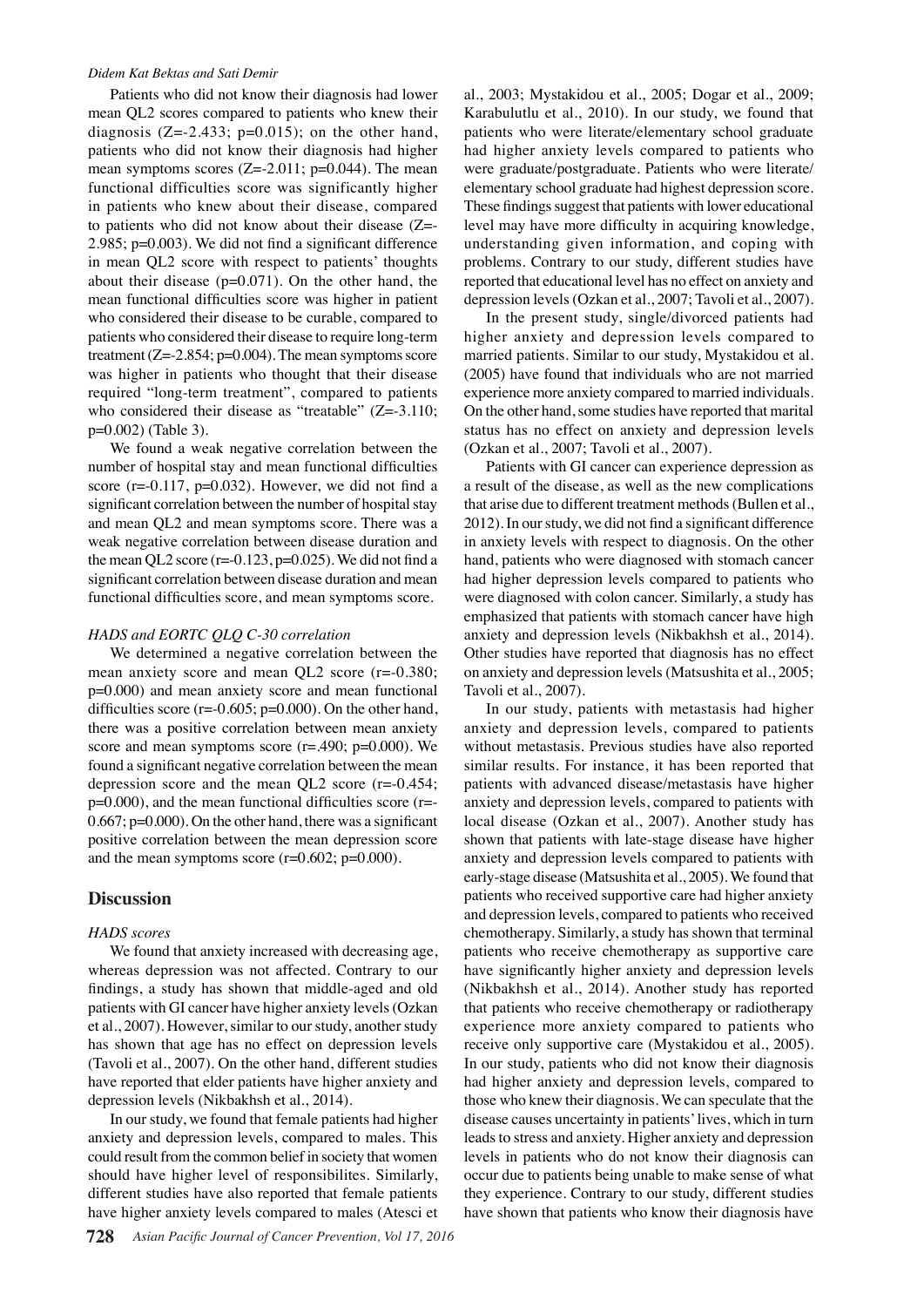# *DOI:http://dx.doi.org/10.7314/APJCP.2016.17.2.723*

higher incidence of psychiatric disorder (Atesci et al., 2003), and higher anxiety and depression levels (Tavoli et al., 2007).

Patients who thought that their disease required "longterm treatment" had higher anxiety and depression levels, compared to patients who considered their disease to be "treatable". Patients who considered their disease to be "untreatable" had higher depression levels, compared to patients who considered their disease to be "treatable". Thinking about the requirement for long-term treatment or considering the disease as untreatable can imply having difficulties for a long time and negative effects on future plans. Thus, having such notions can increase the anxiety and depression levels. Moreover, anxiety and depression levels can increase as a result of hopelessness and despair (Kavradım and Ozer, 2014).

In the present study, we found that anxiety levels decreased with increasing disease duration, whereas depression levels increased during the same period. On the contrary, a study has shown that both depression and anxiety levels increase with increasing disease duration (Nordin et al., 2001). Another study has shown that patients who have the disease < 1 year have higher anxiety and depression levels (Ozkan et al., 2007). According to another study, patients who have the disease > 1 year have higher anxiety and depression levels, compared to patients who have the disease < 1 year (Atesci et al., 2003). Matsushita et al. (2005) have found that the incidence of depression is higher in patients with longer hospital stay compared to patients with standard hospital stay.

### *EORTC QLQ C-30 scores*

We did not find a correlation between age and life quality. Similar studies have also demonstrated that age has no effect on life quality (Dehkordi et al., 2009). Moreover et al. (2004) have shown that patients who are >60 years have higher functional difficulties, and their symptoms decrease with increasing age.

 Our findings indicate that male patients experience more functional difficulties, whereas female patients experience more symptoms. A study on patients with rectal cancer has shown that male patients experience more functional difficulties and symptoms, compared to female patients (Unsal et al., 2006). A study on colorectal cancer patients has shown that female patients have lower life quality (Gray et al., 2011). Another study has shown that gender has no effect on life quality (Dehkordi et al., 2009). In the present study, we found that patients who were secondary school graduate/graduate/postgraduate experienced more functional difficulties compared to patients who were literate/elementary school graduate. Patients who were literate/elementary school graduate experienced more symptoms compared to patients who had higher education. The high level of functional difficulties in patients who have higher educational level can result from patients having high expectations and aims, and the fact that their disease prevents them from achieving these goals. The presence of more symptoms in patients with lower educational level implies that these patients experience more difficulty in terms of symptom management and acquiring information about their

*Anxiety, Depression Levels and Life Quality in Patients with Gastrointestinal Cancer* symptoms. A study has shown that patients with lower educational level experience more functional difficulties, compared to patients with higher educational level (Matsushita et al., 2005). Other studies have reported that educational level has no effect on life quality (Unsal et al., 2006; Dehkordi et al., 2009).

> Our findings show that patients with poor economical status experience more symptoms compared to patients with moderate economical status. Similarly, Gray et al. (2011) have reported that patients with lower income have lower life quality. Contrary to the present study, a study has shown that economical status has no effect on life quality (Dehkordi et al., 2009).

> In the present study, we found that patients with stomach cancer and patients in the other diagnosis group (esophageal, tongue, pancreatic, gallbladder and liver cancer) had poor general well-being. Moreover, we found that patients with colon cancer had higher level of functional difficulties. Patients with stomach or rectum cancer had higher symptoms. Different studies, contrary to the present study, have reported that cancer type has no effect on life quality (Sawada et al., 2009; van den Beuken-van Everdingen et al., 2009).

> In our study, patients who had metastasis had poor overall condition, and these patients experienced more symptoms. On the other hand, patients who did not have metastasis experienced more functional difficulties. Similar to our study, another study has shown that patients with metastasis have lower life quality (Gray et al., 2011). In our study, patients who received supportive care had poor general well-being, and these patients experienced more symptoms. Patients who receive chemotherapy experience mostly functional difficulties. The facts that patients who receive supportive care have poor general well-being, and experience more symptoms can result from patients being in the terminal stage, having low blood counts, liver failure, infections, and diarrhea. In a similar study, patients who receive supportive care have lower life quality compared to patients who receive chemotherapy (van den Beuken-van Everdingen et al., 2009). While patients who know their diagnosis have poor general well-being, these patients experience less functional difficulties. Patients who do not know their diagnosis experience more symptoms compared to those who know their diagnosis. These findings can result from patients experiencing anxiety and stress. According to another study, patients who are not diagnosed have lower life quality, which is similar to our finding that patients who do not know their diagnosis have lower life quality (Gray et al., 2011). In our study, we found that patients' overal condition deteriorated with increasing disease duration, and functional difficulties increased with decreasing number of hospitalization. The increasing number of interventions during the course of the disease, as well as metastasis, can decrease the general wellbeing of the patients. The decreasing level of functional difficulties with increasing number of hospital stays can be related to patients receiving support during their hospital stay. Similar to our study, another study has shown that patients with a shorter follow-up period had better life quality (Unsal et al., 2006). On the other hand, it has been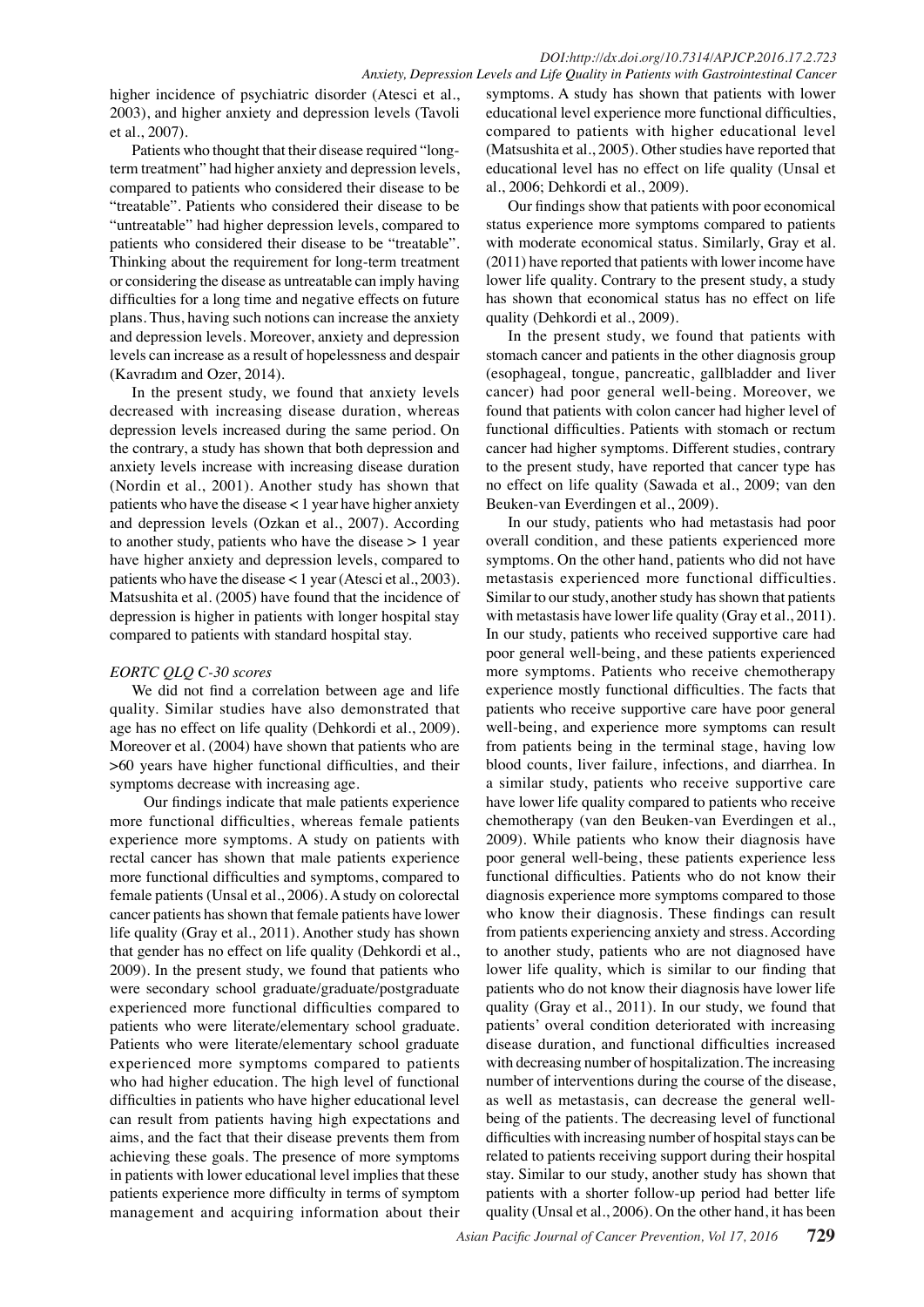### *Didem Kat Bektas and Sati Demir*

reported that disease duration has no effect on life quality (Dehkordi et al., 2009).

### *Correlation between HADS and EORTC QLQ C-30*

Our findings show that higher anxiety and depression levels lead to more symptoms, decreased general wellbeing and decreased level of functional difficulties. In other words, life quality decreases with increasing anxiety and depression. A similar study has shown that patients who have anxiety and depression have lower life quality (van den Beuken-van Everdingen et al., 2009). Anxiety and depression increase the frequency of potential symptoms throughout the treatment period, and have a negative effect on life quality.

In conclusion, Patients who are diagnosed with stomach cancer, who have metastasis, who receive radiotherapy or supportive care, and who do not know about their disease should be followed up and evaluated for their general well-being. Patients who are male, who are secondary school graduate/graduate/postgraduate, who are diagnosed with colon cancer, who know about their disease, who consider their disease to be "treatable" should be followed up and evaluated for functional difficulties. Patients who are female, literate/elementary school graduate, who have poor economical status, who have metastasis, who receive radiotherapy or supportive care, who do not know about their disease, and who think that their disease requires "long-term treatment" should be followed up for their symptoms, and should be consulted to units where they can receive support.

Being female, literate/elementary school graduate, single/widowed/divorced, having stomach cancer, metastasis; receiving supportive care; not knowing diagnosis; considering the disease as "untreatable" constitute risk factors with respect to anxiety and depression. On the other hand, anxiety and depression decrease life quality. The patients should be supported to prevent anxiety and depression, and should be followed up.

### **Acknowledgements**

The authors would like to thank the study participants. The authors do not have any conflict of interest to report.

### **References**

- Aaronson NK, Ahmedzai S, Bergman B, et al (1993). The european organization for research and treatment of cancer QLQ-C30: a quality-of-life instrument for use in international clinical trials in oncology. *J Natl Cancer Inst*, **85**, 365-76.
- Alıcı S, Izmirli M, Dogan E (2006). Epidemiologic evaluation of the patients admitted to department of medical oncology, yuzuncu yıl university, Medical Faculy. *Turkish J Onkol*, **21**, 87-97.
- Arndt V, Merx H, Stegmaier C, et al (2004). Quality of life in patients with colorectal cancer 1 year after diagnosis compared with the general population: a population-based study. *J Clin Oncol*, **22**, 4829-36.
- Atesci FC, Oguzhanoglu NK, Baltalarlı B, et al (2003). Psychiatric disorders in cancer patients and associated

factors. *Turkish J Psychiatry*, **14**, 145-152.

- Aydemir O, Guvenir T, Kuey L, et al (1997). Validity and reliability of turkish version of hospital anxiety and depression scale. *Turkish J Psychiatry*, **8**, 280-7.
- Bektas HA, Akdemir N (2006). The assessment of functional status in individual's who have cancer. *Turkiye Klinikleri J Med Sci*, **26**, 488-499.
- Bullen TL, Sharpe L, Lawsin C, et al (2012). Body image as a predictor of psychopathology in surgical patients with colorectal disease. *J Psychosom Res*, **73**, 459-63.
- Cheng C, Chan NY, Chio JHM, et al (2012). Being active or flexible? Role of control coping on quality of life among patients with gastrointestinal cancer. *Psychooncol*, **21**, 211-8.
- Dedeli O, Fadıloglu, C, Uslu R (2009). A survey of functional living and social support in patients with cancer. *Turkish J Onkol*, **23**, 132-9.
- Dehkordi A, Heydarnejad MS, Fatehi D (2009). Quality of life in cancer patients undergoing chemotherapy. *Oman Med J*, **24**, 204-207.
- Dogar IA, Azeem MW, Kiran M, et al (2009). Depression and anxiety in cancer patients in outpatient department of a tertiary care hospital in Pakistan. *Pak J Med Sci*, **25**, 734-737.
- Friedman LC, Kalidas M, Elledge R, et al (2006). Optimism, social support and psychosocial functioning among women with breast cancer. *Psychooncol*, **15**, 595-603.
- Gray NM, Hall SJ, Browne S, et al (2011). Modifiable and fixed factors predicting quality of life in people with colorectal cancer. *Br J Cancer*, **104**, 1697-703.
- Gultekin M, Boztas G (2014). Turkey cancer statistics: republic of turkey ministry of health, public health agency of Turkey.
- Guzelant A, Goksel T, Ozkok S, et al (2004). The european organization for research and treatment of cancer QLQ-C30: an examination into the cultural validity and reliability of the Turkish version of the EORTC QLQ-C30. *Eur J Cancer Care*, **13**, 135-44.
- Hallac S, Oz F (2011). Existential anxiety in diagnostic process of genital cancer. *Current Approaches in Psychiatry*, **3**, 595-610.
- Karabulutlu EY, Bilici M, Cayir K, et al (2010). Coping, anxiety and depression in Turkish patients with cancer. *Eur J General Med*, **7**, 296-302.
- Kavradım ST, Ozer ZC (2014). Hope in patients with cancer. *Current Approaches Psychiat*, **6**, 154-64.
- Kutlu R, Civi S, Boruban MC, et al (2011). Depression and the factors affecting the quality of life in cancer Patients. *Med J Selcuk*, **27**, 149-53.
- Lin CC, Chang AP, Cleeland CS, et al (2007). Taiwanese version of the MD Anderson symptom inventory: symptom assessment in cancer patients. *J Pain Symptom Manage*, **33**, 180-8.
- Matsushita T, Matsushima E, Maruyama M (2005). Psychological state, quality of life, and coping style in patients with digestive cancer. Gen Hosp Psychiatry, 27, 125-132.
- Mystakidou K, Tsilika E, Parpa E, et al (2005). Assessment of anxiety and depression in advanced cancer patients and their relationship with quality of life. *Quality Life Res*, **14**, 1825-33.
- Nikbakhsh N, Moudi S, Abbasian S, et al (2014). Prevalence of depression and anxiety among cancer patients. *Caspian J Intern Med*, **5**, 167-70.
- Nordin K, Berglund G, Glimelius B, et al (2001). Predicting anxiety and depression among cancer patients: a clinical model. *Eur J Cancer*, **37**, 376-84.
- Ozkan S, Ogce F, Koca AK (2007). Determining of the presence of depression, anxiety and gastro intestinal system cancer patients. *J Ege U Nurs Faculty*, **23**, 69-80.
- Sawada NO, Nicolussi AC, Okino L, et al (2009). Quality of life